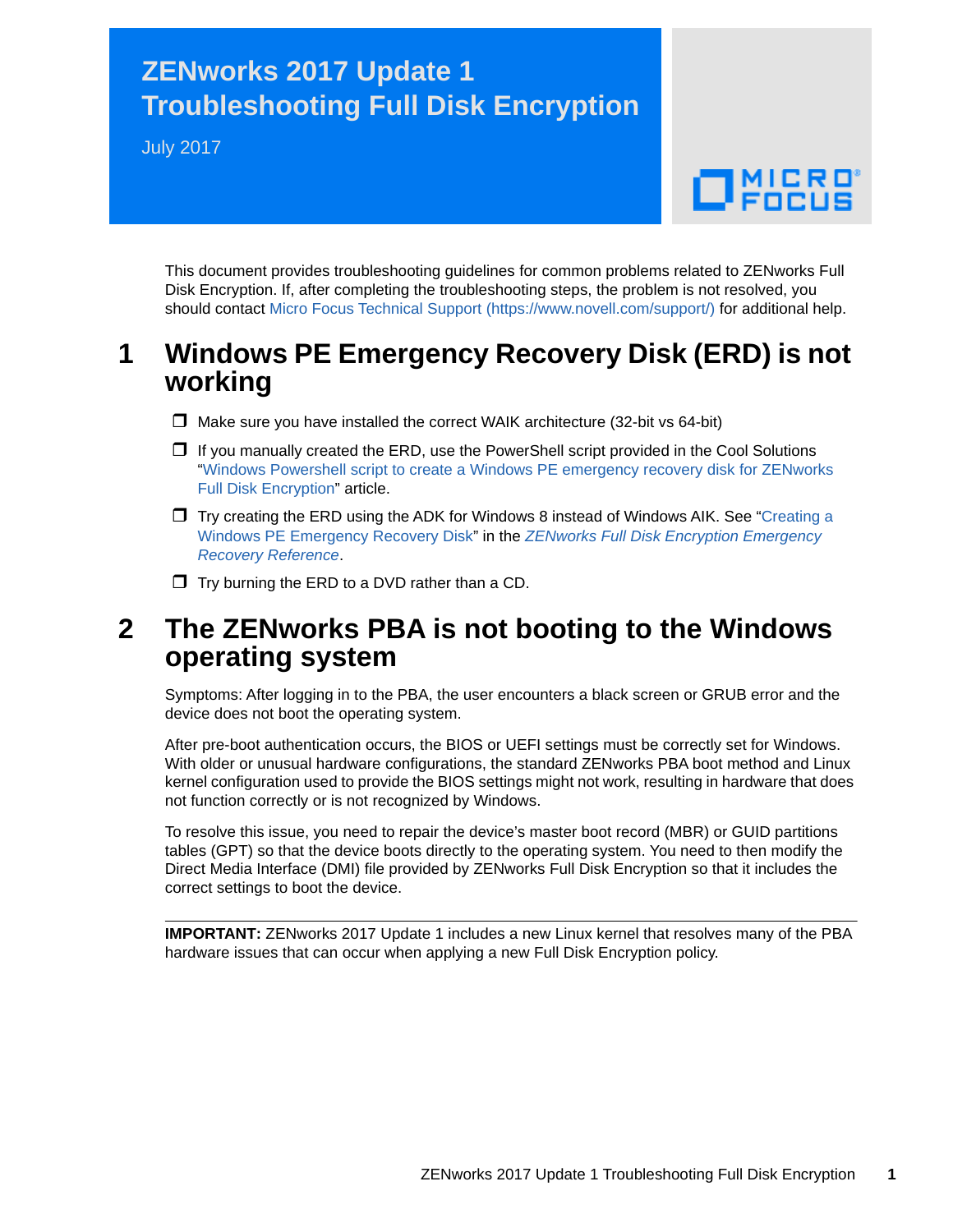The procedure provided below was written for ZENworks Full Disk Encryption versions prior to 2017 Update 1 and it uses the DMI settings from those versions as examples. Although 2017 Update 1 uses new default DMI settings, the process for modifying the DMI file is still applicable in the event of an unknown PBA issue in ZENworks 2017 Update 1.

- 1. Repair the device's MBR or GPT:
	- **Windows 7:** Boot the device from a Windows 7 installation disk. When the Windows 7 splash screen displays, click **Repair your computer**. After the scan completes, select the Windows installation to repair and continue. If you are prompted to repair the problem automatically, select **No**. When the System Recovery Options dialog is displayed, click the **Command Prompt** option, then enter bootrec.exe /fixmbr at the command prompt. You should see a success message after running the command. Type exit to exit out of the command prompt and continue to boot into Windows.

If you don't have a Windows 7 installation disk, you can use a Windows 7 system recovery disk. To create the disk on a working Windows 7 machine, click **Start** > **All Programs** > **Maintenance** > **Create a System Repair Disc**.

 **Windows 8 or Windows 10:** Boot the device from a Windows 8 or Windows 10 installation disk, respectively. When the Windows splash screen displays, click **Repair your computer**. On the next screen, select **Troubleshoot**, then select **Advanced options**. From the Advanced options, launch a command prompt, then enter bootrec.exe /fixmbr. When the operation is finished, reboot the device.

If you don't have a Windows 8 or Windows 10 installation disk, you can use a system recovery disk created from the Windows 8 ADK and the ZENworks WinPE plugin.

2. Modify the dmi.ini file settings:

The dmi.ini file provides the boot method to be used to transition from the Linux kernel to the Windows operating system. The file contains a default boot setting and a list of known hardware configurations that require different boot settings. The default setting is applied unless the device's hardware configuration is in the list. The dmi.ini file's default setting and first few entries are shown below:

[default] KICKSTART=FAST

[FUJITSU SIEMENS,LIFEBOOK C1110] DMI\_SYS\_VENDOR=FUJITSU SIEMENS DMI\_PRODUCT\_NAME=LIFEBOOK C1110 KICKSTART=BIOS

[LENOVO,20021,2959] DMI\_SYS\_VENDOR=LENOVO DMI\_PRODUCT\_NAME=20021,2959 KICKSTART=BIOS

[LENOVO,0831CTO] DMI\_SYS\_VENDOR=LENOVO DMI\_PRODUCT\_NAME=0831CTO KICKSTART=KEXEC KERNEL\_PARAM=pci=snb-enable-ahci-to-legacy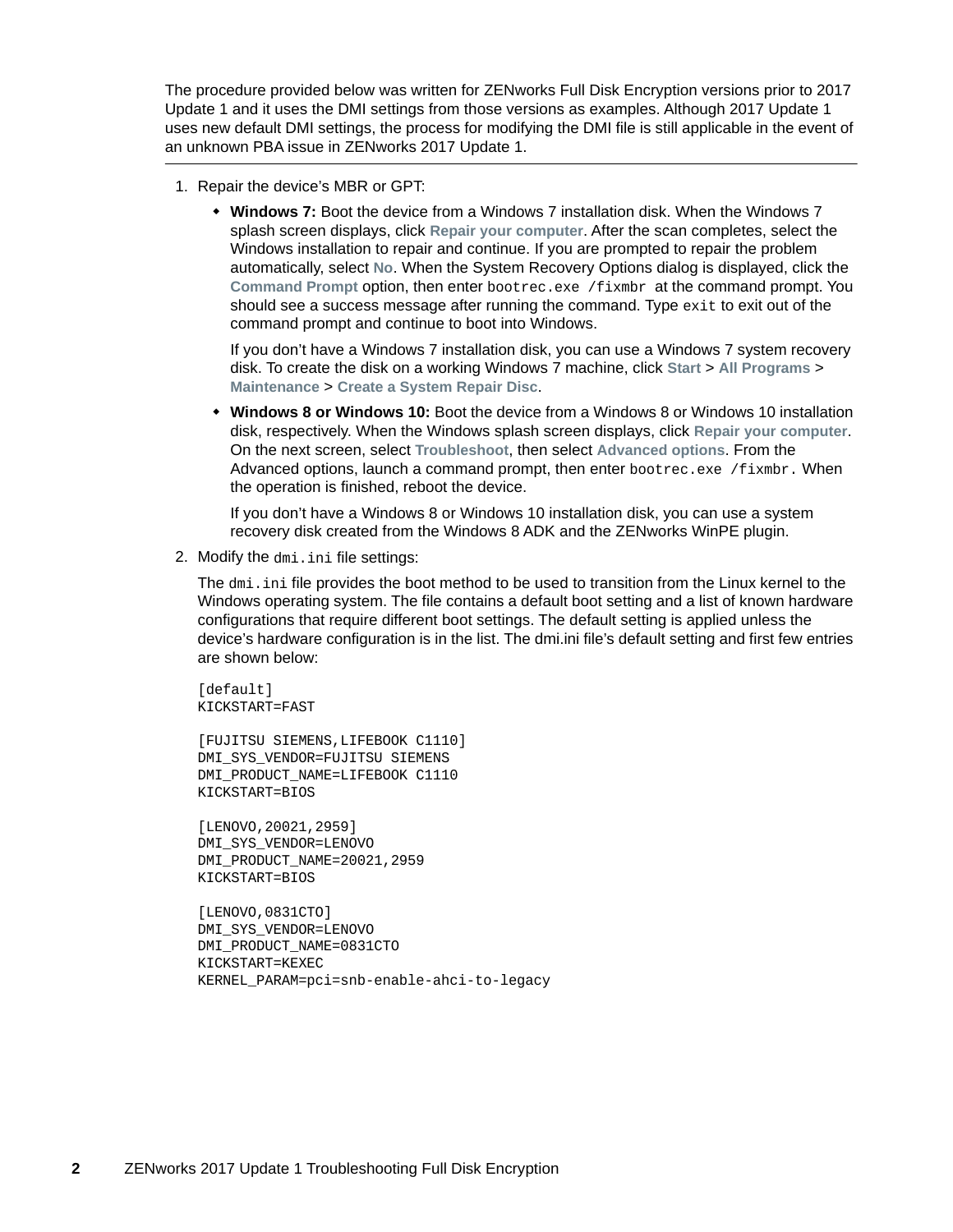You need to discover the correct settings for your device and add an entry to the dmi.ini file. This discovery is a trial and error process; you will need to try different settings until one enables the machine to boot successfully.

a. On the device, open a command prompt with Administrator privileges, change to the c:\windows\nac\sbs directory, then run the dmiconfig dump command to see the device's current dmi.ini settings.



b. Create a new dmi.ini text file on your desktop and copy the results from the dmiconfig dump into the file. Edit the last line to remove the semicolon and change the KICKSTART value to another boot option (listed below), as shown in the following example:

| <b>SOUTH</b><br>dmi.ini - Notepad                                                        |  |
|------------------------------------------------------------------------------------------|--|
| File Edit Format View Help                                                               |  |
| [LENOVO, 2767AL9]<br>DMI SYS VENDOR=LENOVO<br>DMI_PRODUCT_NAME=2767AL9<br>KICKSTART=BIOS |  |

Finding the correct setting is a trial and error process. The possible DMI settings are listed below in the order we recommend trying them. For some settings, recommendations are given for when to use them.

| Setting                                                                                                                                                                                 | <b>Example</b>                                                                            |
|-----------------------------------------------------------------------------------------------------------------------------------------------------------------------------------------|-------------------------------------------------------------------------------------------|
| KICKSTART=BIOS<br>This setting is effective in<br>resolving issues where the<br>ZENworks PBA displays the<br>credential or user capture<br>prompt but then fails to boot to<br>Windows. | [LENOVO, 2767AL9]<br>DMI SYS VENDOR=LENOVO<br>DMI PRODUCT NAME=2767AL9<br>KICKSTART=BIOS  |
| KICKSTART=KEXEC                                                                                                                                                                         | [LENOVO, 2767AL9]<br>DMI SYS VENDOR=LENOVO<br>DMI PRODUCT NAME=2767AL9<br>KICKSTART=KEXEC |
| KICKSTART=FAST                                                                                                                                                                          | [LENOVO, 2767AL9]<br>DMI SYS VENDOR=LENOVO<br>DMI PRODUCT NAME=2767AL9<br>KICKSTART=FAST  |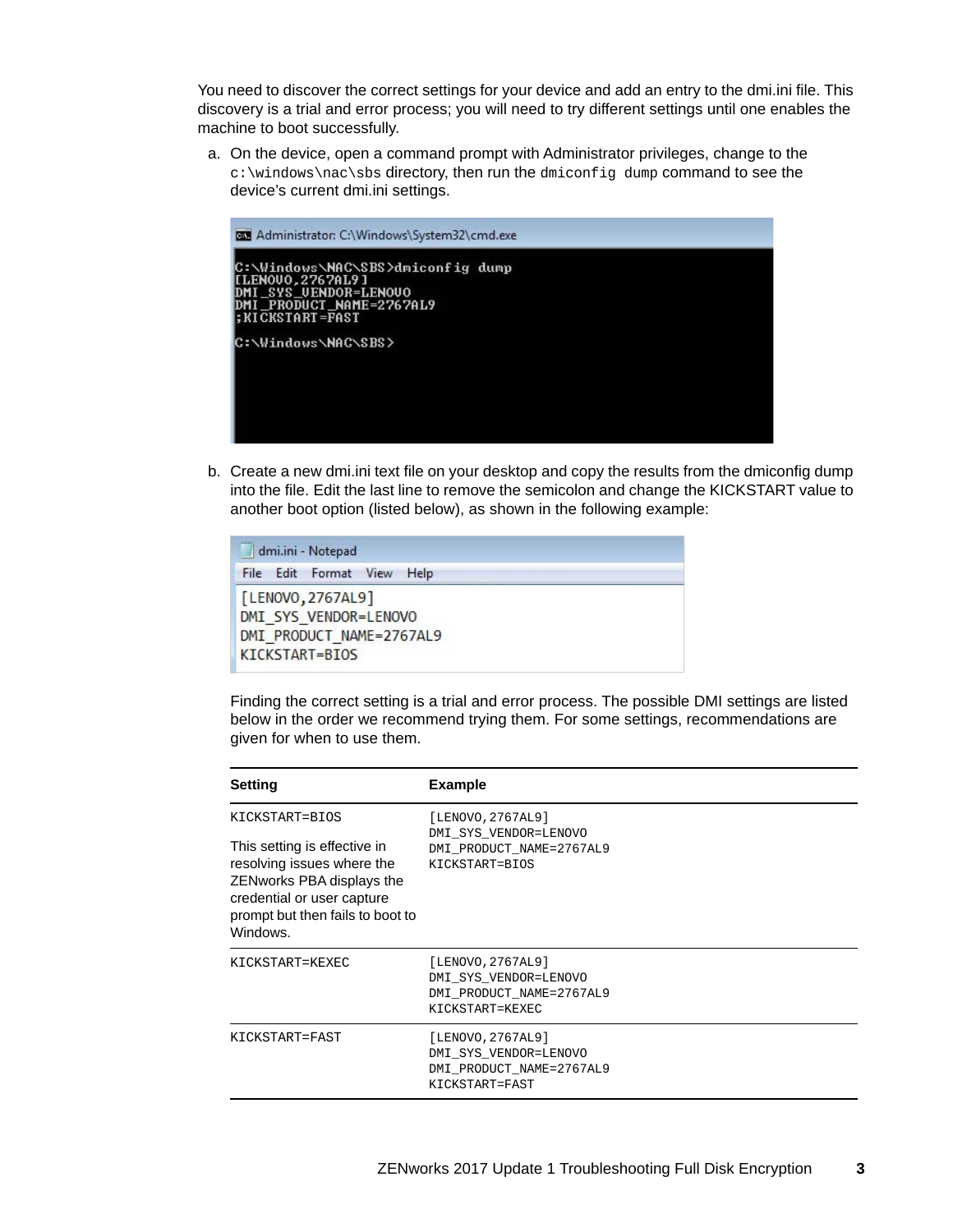| <b>Setting</b>                                                                                                                                                       | <b>Example</b>                                    |
|----------------------------------------------------------------------------------------------------------------------------------------------------------------------|---------------------------------------------------|
| KICKSTART=KEXEC                                                                                                                                                      | [LENOVO, 2767AL9]<br>DMI SYS VENDOR=LENOVO        |
| KERNEL_PARAM=pci=snb-                                                                                                                                                | DMI PRODUCT_NAME=2767AL9                          |
| enable-ahci-to-legacy                                                                                                                                                | KICKSTART=KEXEC                                   |
|                                                                                                                                                                      | KERNEL PARAM=pci=snb-enable-ahci-to-legacy        |
| KICKSTART=KEXEC                                                                                                                                                      | [LENOVO, 2767AL9]                                 |
| KERNEL=/boot/bzImage-                                                                                                                                                | DMI SYS VENDOR=LENOVO<br>DMI PRODUCT_NAME=2767AL9 |
| acpi                                                                                                                                                                 | KICKSTART=KEXEC                                   |
|                                                                                                                                                                      | KERNEL=/boot/bzImage-acpi                         |
| This setting is effective in<br>resolving issues where the<br><b>ZENworks PBA screen</b><br>displays but the credential or<br>user capture prompt never<br>displays. |                                                   |
| KICKSTART=KEXEC                                                                                                                                                      | [LENOVO, 2767AL9]                                 |
| KERNEL PARAM=pci=snb-                                                                                                                                                | DMI SYS VENDOR=LENOVO<br>DMI PRODUCT NAME=2767AL9 |
| enable-ahci-to-legacy                                                                                                                                                | KICKSTART=KEXEC                                   |
|                                                                                                                                                                      | KERNEL PARAM=pci=snb-enable-ahci-to-legacy        |
| KERNEL=/boot/bzImage-<br>acpi                                                                                                                                        | KERNEL=/boot/bzImage-acpi                         |

- c. In the c:\windows\nac\sbs directory, make a backup copy of the current dmi.ini file, then copy your edited dmi.ini file to the directory.
- d. Open a command prompt with Administrator privileges, change to the c:\windows\nac\sbs directory, then run the dmiconfig import --force command to import the settings from the new dmi.ini file. Run dmiconfig dump to verify the change.



- e. Reboot the device. If the device fails to boot to the Windows operating system, repair the MBR, then repeat the above process using another setting.
- f. After you find the correct setting, you can edit your Full Disk Encryption policy to add it to the policy's dmi.ini file (ZENworks Control Center > **Policies** > Full Disk Encryption policy details > **DMI Settings** tab > **Edit**).